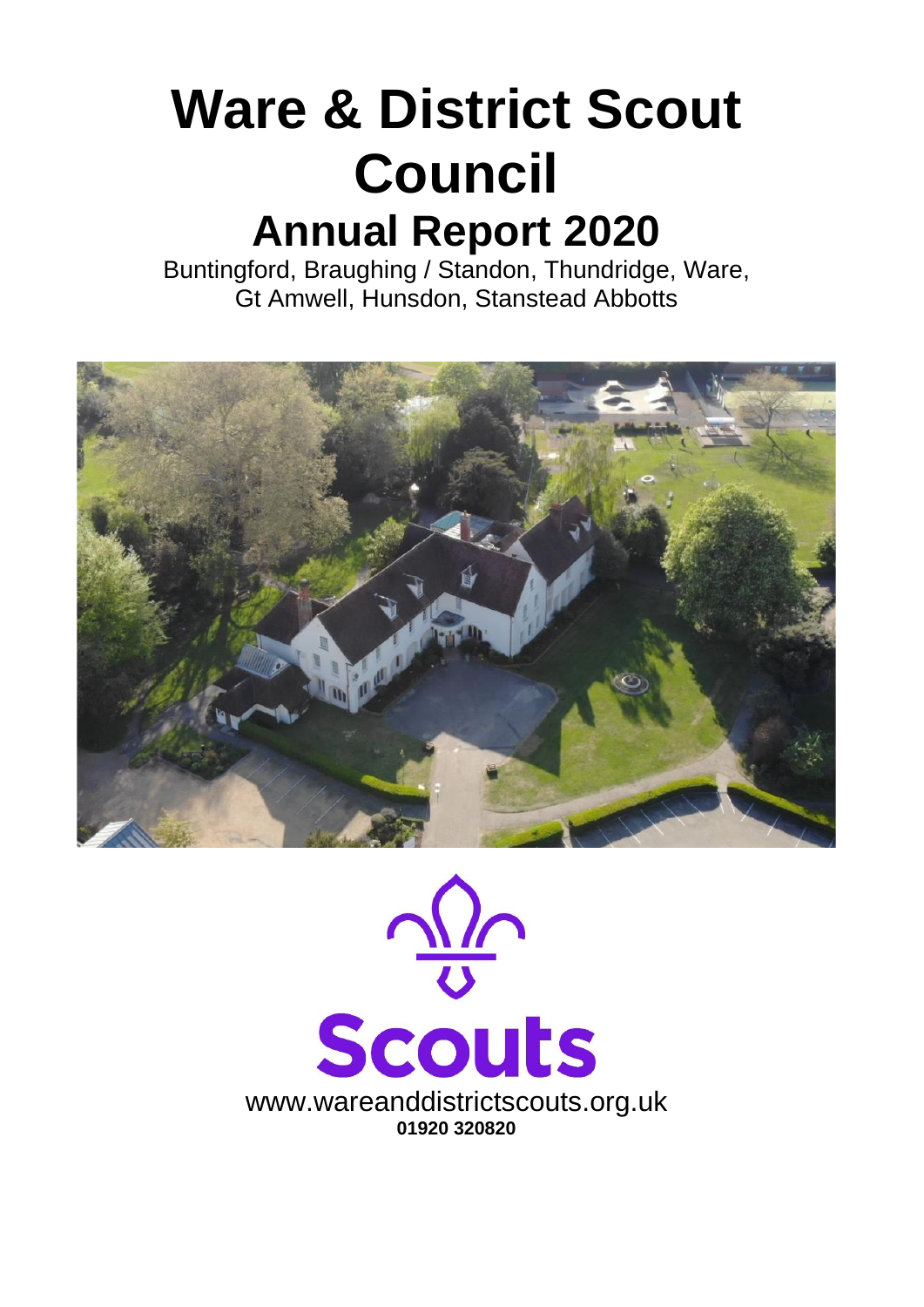### Contents

| Ware & District Accounts 2020 Scrutineer's Report to The Trustees 15 |
|----------------------------------------------------------------------|
|                                                                      |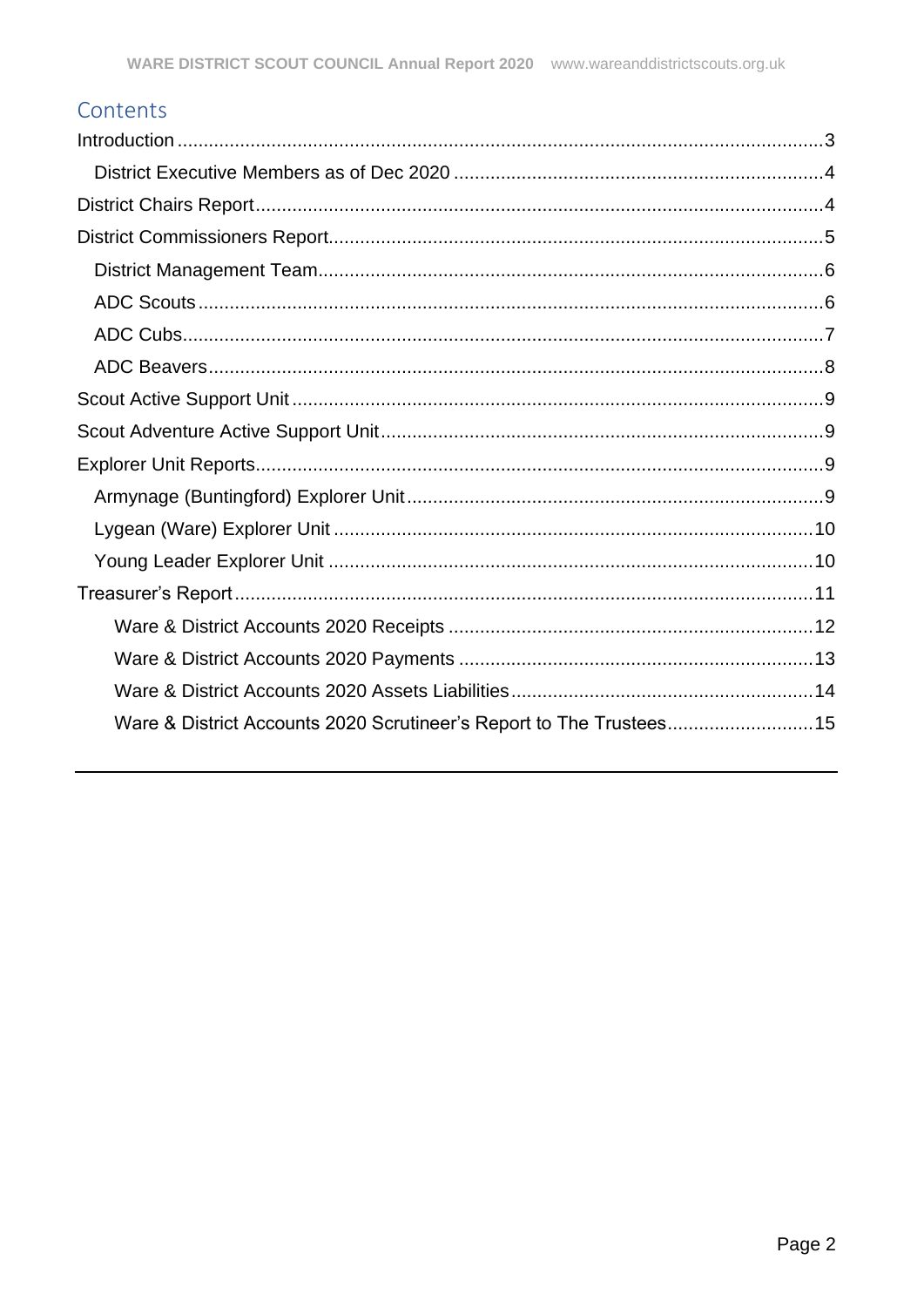### <span id="page-2-0"></span>Introduction

The Trustees of Ware District Scout Council present their report and financial statement for the year ended 31 December 2019.

The Council's governing documents are those of The Scout Association. They consist of a Royal Charter which in turn gives authority to the By-laws of the Association and the Policy, Organisation and Rules of The Scout Association.

The Council is a trust established under its rules which are common to all Scouts.

The Trustees are appointed in accordance with the Policy, Organisation and Rules of The Scout Association.

The aim of the Association is to promote the development of young people in achieving their full physical, intellectual, social and spiritual potentials, as individuals, as responsible citizens and as members of their local, national and international communities. The

Council's method of achieving the aim of the Association is by providing an enjoyable and attractive scheme of progressive training based on the Scout Promise and Law and guided by adult leadership.

Charity law requires the Trustees to prepare financial statements for each financial year that give a true and fair view of the state of affairs of the Council and of its excess of income over expenditure for that period. In preparing those financial statements, the Trustees are required to:

1) select suitable accounting policies and apply them consistently.

2) make judgements and estimates that are reasonable and prudent.

3) follow applicable accounting standards, subject to any material departures disclosed and explained in the financial statements.

4) prepare the financial statements on a going concern basis, unless it is inappropriate to presume that the charity will continue in operation.

The Trustees are responsible for keeping proper accounting records that disclose with reasonable accuracy at any time the financial position of the Council, enabling them to ensure that the financial statements comply with the Standard Statements of

Recommended Practice. They are also responsible for safeguarding the assets of the Council and hence for taking reasonable steps for the prevention and detection of fraud and other irregularities.

Legislation requires the protection of Young People to be scrutinized closely. It is the policy of The Scout Association to safeguard the welfare of all members by protecting them from physical, sexual and emotional harm. We, as a District Organization, are fully committed to complying with this policy in all respects and it is the responsibility of all our members over the age of 18 to ensure that this is done.

Legislation requires Health and Safety to be scrutinized. It is our policy to provide Scouting in a safe manner without risk to health, as far as is reasonably practicable, and to ensure that we comply with all the requirements of The Scout Association safety policy as laid out in the Policy Organisation and Rules of the Association.

The Council has in place a system of internal controls that are designed to provide reasonable assurance against material mismanagement or loss. These include two signatories for all payments and comprehensive insurance policies to ensure that insurable risks are covered.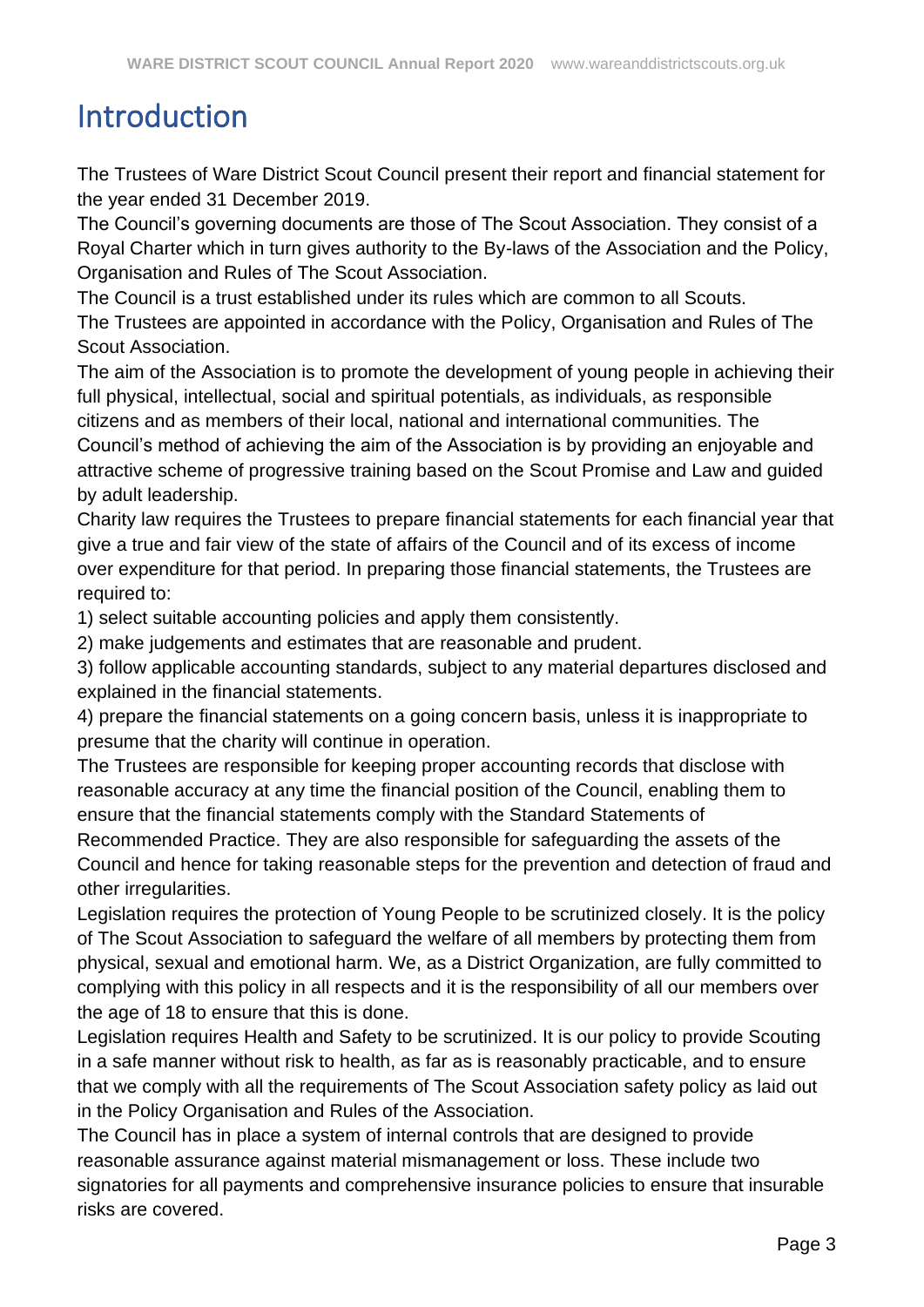The Council meets the Charity Commission's public benefit criteria under both the advancement of education and the advancement of citizenship or community development.

#### <span id="page-3-0"></span>**District Executive Members as of Dec 2020**

David Allen (Ex-officio District Chair) District Secretary- Role vacant Pat Horridge (Ex-officio District Commissioner) Phil Clayden (Ex-officio District Scout Network Commissioner) Peter Raymen (Elected 2016 District Exec committee member) Geoff Addy (Elected 2017 District Treasurer) Keith Jennings (Elected 2019 District Exec committee member) Gavin Miles (Elected 2017 District Exec committee member)

### <span id="page-3-1"></span>District Chairs Report

The last year has challenged us all. It was great to see Leaders engage with Scouts where they could through ensuring meetings could go ahead when possible and with online activities that showed some really thoughtful and entertaining results.

The Executive Committee did what it could to ensure activities were compliant with recommendations and ever changing requirements. A great effort was made to get Scouts active, but the need to comply made this very restrictive.

The HQ building in Ware is showing its age and there is a need for some works to ensure it continues to be of service. There is also a need for the shop to be up and running, but the need for a Shop Manager hinders the ability to ensure there is support in this area. If you know of anyone who is able to assist with the management of the shop please get in touch with any committee member.

Let us look forward to getting back to Scouting.

#### **David Allen District Chair**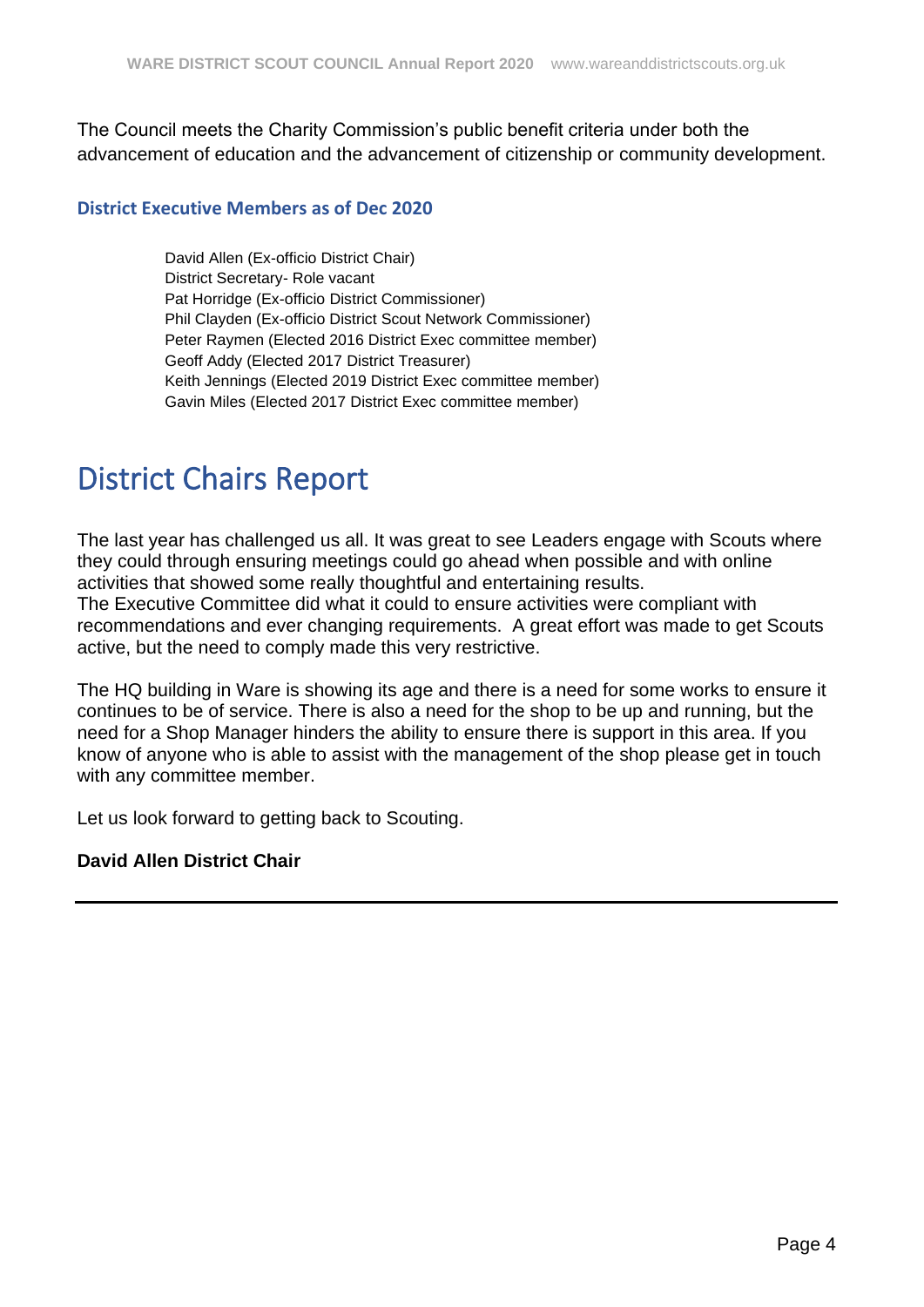### <span id="page-4-0"></span>District Commissioners Report

Its been an unprecedented year for scouting during 2020 (and ongoing into 2021) with the Covid-19 Pandemic.

It saw face to face scouting prohibited from March 2020

We all hoped it would be a relatively short pause in scouting activities but of course it became very protracted.

Many sections across the groups eventually switched over to Zoom based virtual scouting and for some this worked ok. Others either couldn't engage with the technology or were also doing remote zoom sessions as part of their day jobs and couldn't face that extra hour in the evening.

So sadly many of our Young People missed out on scouting.

Of those leaders that did switch to remote sessions some used it to work on badge work and towards the YPs Chief Scout awards. But most also used it for some fun and the YP really enjoyed meeting up with their friends and messing around.

We had a brief window of allowed face to face scouting after the summer, all be it with very challenging restrictions, but a good number of sections managed a few outdoor sessions before we were once again locked down.

We still have Lynn Isham as our ADC Beavers and Trevor Byworth holding the fort for Cubs. Paul Graham is supporting Scouts as our Scout ADC.

We are were without a Local Training Manager but Karen white agreed to take on the role in June 2021

My thanks to Bob Cooper who stepped down as our Nights Away Advisor in 2020. Bob had been preparing to stand down in that role and with the Covid pandemic preventing any camping for 2020 (and much of 2021) it made sense to end his role during that break. Bob will still be on hand to help the new nights away team which is great.

Once again, I'd like to thank the exec and the district team for their efforts. David Allen for continuing as District Exec Chair and Geoff Addy our District treasurer for his amazing work keeping across our finances.

The GSLs that represent the groups in our district had a very challenging year but have worked hard to maintain things.

And of course my thanks to all the leaders who worked so tirelessly to deliver the remote scouting sessions for our young people.

This is my last AGM as District Commissioner as my wife and I retiring and moving away in early 2022. I hope we have a replacement DC stepping forward and I will do all I can to hand over and support them.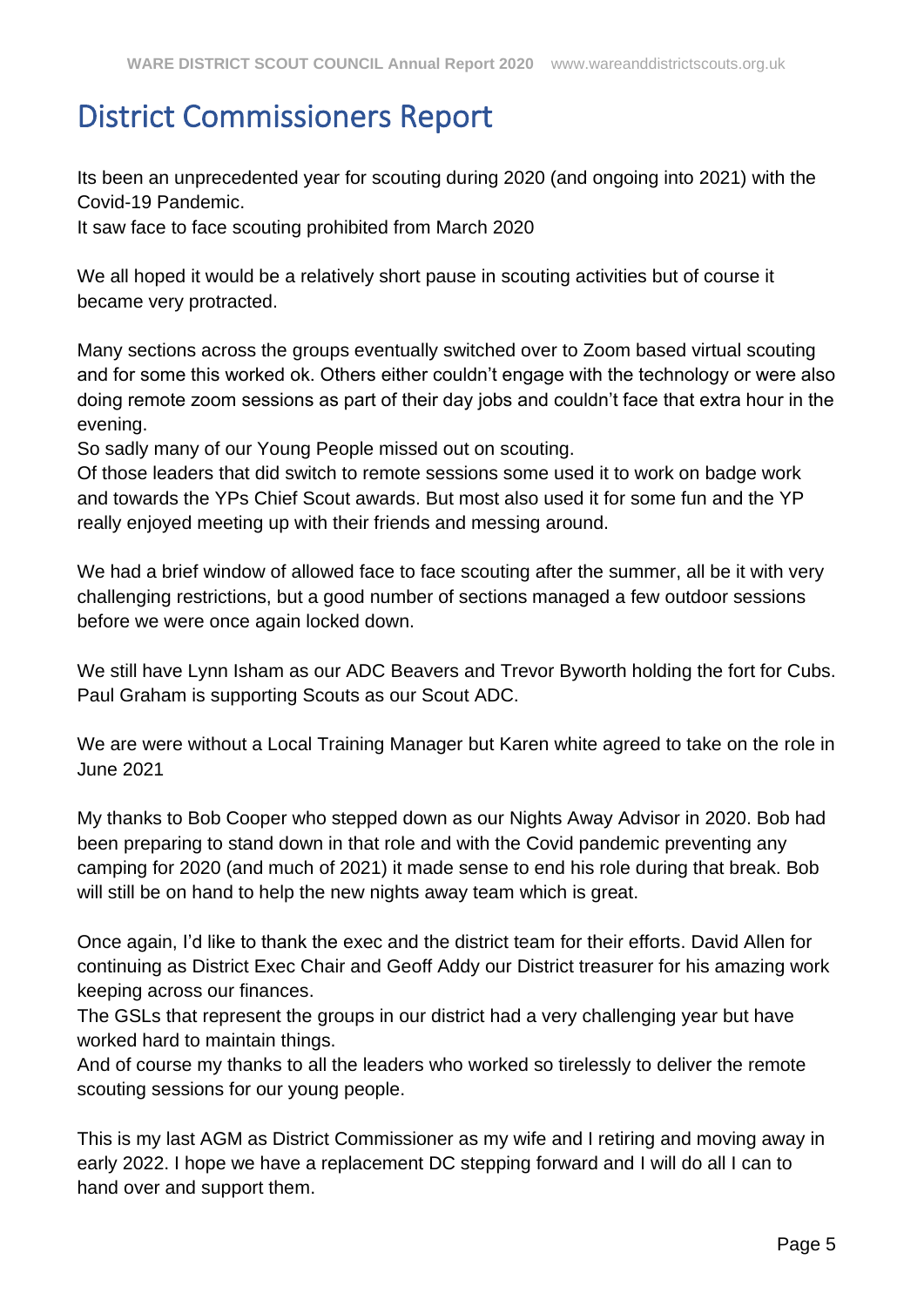### **Pat Horridge District Commissioner**

#### <span id="page-5-0"></span>District Management Team

The District Team consists of a number of District Scouters who help and support section events. A core of those also have management roles and meet regularly to contribute to the district scouting development are:

> Pat Horridge (District Commissioner) Position vacant (Deputy District Commissioner) Position vacant (District Explorer Scout Commissioner) Peter Raymen (ADC Development) Lynn Isham (ADC Beavers) Position vacant. Trevor Byworth acting as liaison (ADC Cubs) Graham Paul (ADC Scouts appointed April 2019) Phil Clayden (District Scout Network Commissioner) Bob Cooper (Nights Away Adviser) Standing down as of 2020 Karen White (District Appointments Secretary) Position Vacant District Youth Commissioner Position Vacant District Local Training Manager Position Vacant (Leader Young Leaders) Jennifer Makewell (District Assistant Commissioner – International)

There are also an additional 25 or so Leaders who also support the District in a number of ways, many in background roles. So, our thanks to all those unsung helper and supporters.

#### <span id="page-5-1"></span>**ADC Scouts**

This year has obviously been overshadowed by the COVID-19 pandemic, which has devastated some families and had a wider impact on our lives and scouting. We began 2020 as normal, and 2nd Ware won the District Cooking Competition. Face-to-face meetings were suspended in March as we entered a national lockdown; all further district events were cancelled and some troops closed during the lockdown. Other troops found new ways of connecting with their scouts despite technical and logistical challenges, with 2nd, 3rd and 5th Ware, Hunsdon, Stanstead Abbotts and Great Amwell meeting online via Zoom. Most of their meetings included themed quizzes, with most troops marking VE Day. Other themes included National Limerick day, animal-themed events (bring a pet and virtual live zoo visit), Camp-at-Home, Eurovision Song Contest, 'Friday kitchen' and the RSPB Garden Birdwatch.

Whilst we were relieved to return to face-to-face scouting in the Autumn, this proved to be short lived with the resumption of social restrictions within the same term. Although attendance at online section meetings began well early in 2020, 'Zoom fatigue' inevitably lead to reduced attendance and, in some cases, suspension of meetings later in the year.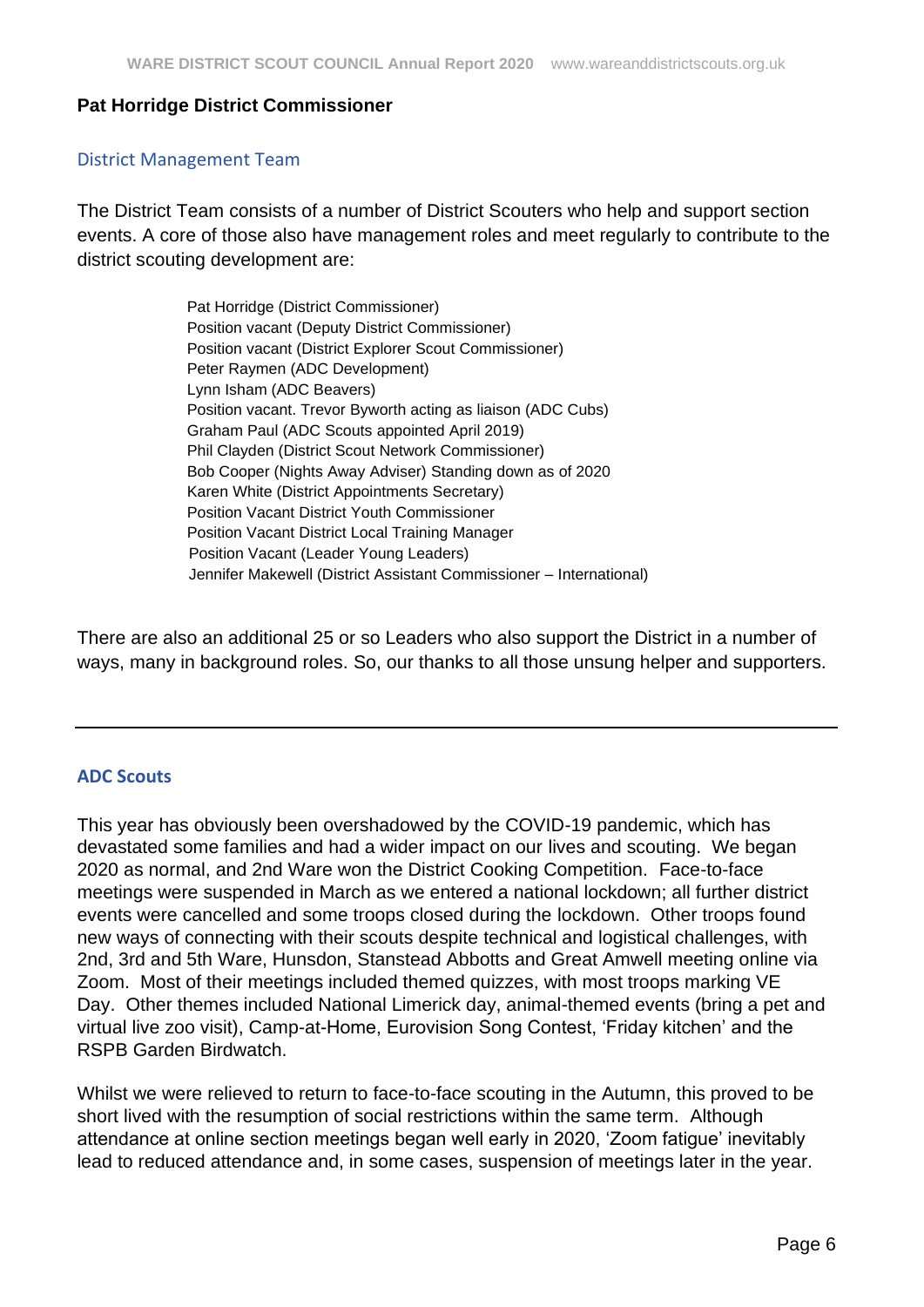There were 4 Chief Scout Gold Awards presented in 2020. Congratulations to the scouts at 2nd Ware for their great achievements.

Thanks to the Scout Section Leaders and Assistant Scout Leaders for their time and commitment to supporting their troops in 2020. I also wish the leaders leaving us all the best with their future endeavours.

### **Graham Paul ADC Scouts**

### <span id="page-6-0"></span>**ADC Cubs**

The Cub section in Ware & District started 2020 with another full programme of events and competitions offering our diverse range of popular activities with the swimming Gala at Fanshawe Swimming Pool with a win for 3rd Ware Falcons.

Continuing the fun a few weeks later, two hundred Cubs came together from across the district to celebrate Founder Day at Amwell View School, with its usual array of varied activities run by the fantastic team of leaders from around the district.

Next we had eighty Cubs invited to our annual Chief Scout Silver Awards Ceremony at Ware Priory to celebrate and recognise their achievement.

Then things changed and we found ourselves in a situation that was completely new and unknown to even the most experienced leaders.

With everything suddenly changed in personal and working lives, it really highlights the dedication of our leaders as they adapted to the world of Zoom to keep Scouting alive.

Some found it easier than others, some have been very successful, some have struggled, but all need to be applauded for everything they did to keep our young people engaged, it was most certainly appreciated by so many of our Cubs and their parents.

The summer gave opportunity for groups to start meeting face to face again and it was at this point a few leaders realised zoom had one big advantage, a mute button.

I would like finish with my personal thanks to each and every section leader for all you have done and continue to do.

### **Trevor Byworth District Cub Scout Leader**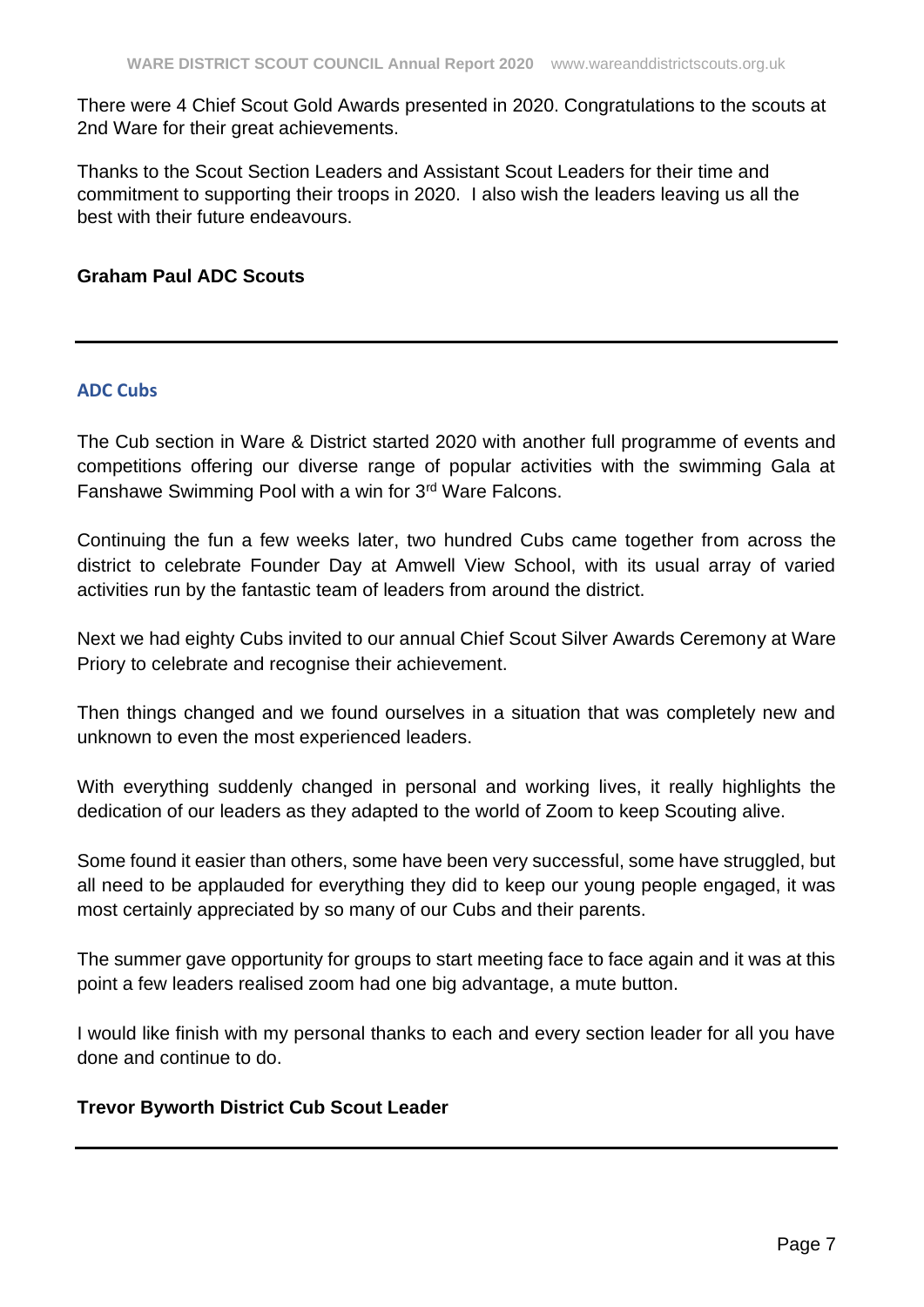#### <span id="page-7-0"></span>**ADC Beavers**

This year has been another challenging year with all the Covid restrictions which meant face to face scouting was not possible for majority of the year and we had to resort back to zoom meetings. All the Districts events were cancelled.

The County ran the Beavers in Burrows event which was very popular with our District and was a great success.

In April we were supposed to celebrate 35 years of Beaver Scouts, the restrictions did not stop us!.. We have our 35th Birthday sleepover with activities throughout the day, i.e. craft and cakes making, camp fire with songs, plus fireworks. A session with Mr Motivator on the Sunday morning finished our celebration.

May I thanks all the leaders that helped with above events and the everyday running of Beavers in our District, you are greatly appreciated.

We now look forward to being able to start back some of our District events in the very near future.

### **Lynn Isham ADC Beavers**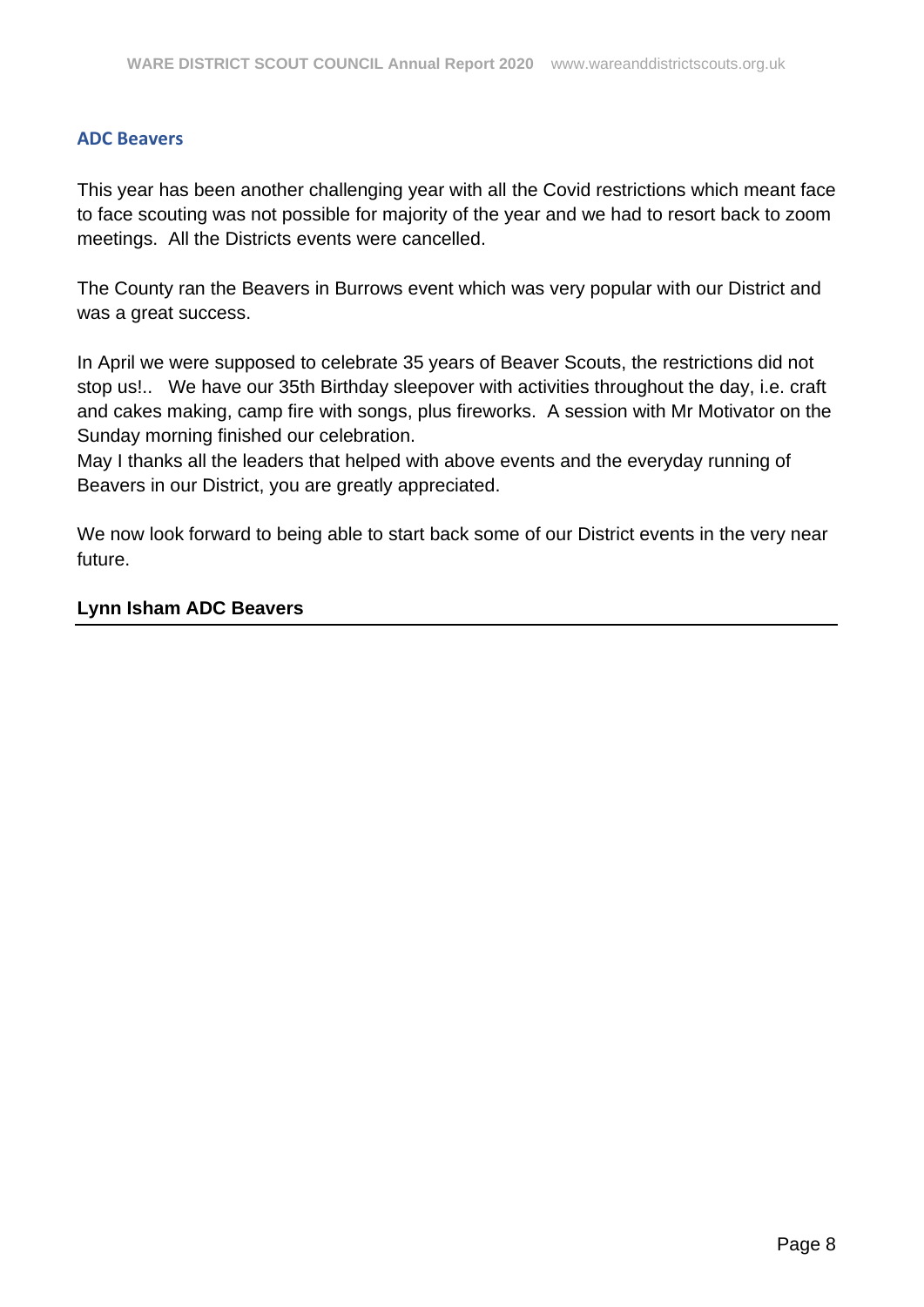### <span id="page-8-0"></span>Scout Active Support Unit

This year has been an unusual year for the ASU as, like all other groups, there has not been much going on. We have, however, during the past year, helped where we can and still supported all the groups. Our shop has not been open but we have continued to supply badges through an online system and I have also continued to keep in touch with all online meetings via Zoom and Teams and as many members as possible. Looking forward to restarting our involvement and activities in the future.

### **Peter Raymen Active Support Unit Manager**

### <span id="page-8-1"></span>Scout Adventure Active Support Unit

With so few opportunities for face to face scouting in the last year and when we could adventurous activities were logistically impossible. The ASU Adventure unit has had a quiet year with little to report. We look forward to something like normality so we can resume supporting our young people in their adventure.

**Pat Horridge on behalf of Keith Jennings Adventure Active Support Unit Manager**

### <span id="page-8-2"></span>Explorer Unit Reports

### <span id="page-8-3"></span>**Armynage (Buntingford) Explorer Unit**

Armynage ESU Wednesdays Buntingford Scout HQ

2020 started off as planed with Armynage Explorers meeting as normal. Our activities during January and February saw us attend Bayfordbury Observatory, joined by members of Lygean ESU. We also held a Murder Mystery Evening. Mastered the art of relaxation through yoga. Celebrate Chinese New Year & Burns Night rolled into one with Chinese food followed by some Ceilidh dancing! We had also organised a team to participate in the County run Chiltern Challenge, however this was cancelled due to low take up.

Then came the first National LOCKDOWN and from the 16 March, we were no longer able to meet face to face.

We were force to find new ways of keeping Scouting going nationally and many sections/units took to online meetings. Armynage ESU joined in with this new way of conducting meetings and our online activities included an around the house scavenger hunt, quiz nights, a virtual art evening, a bingo night, a virtual music festival, an online escape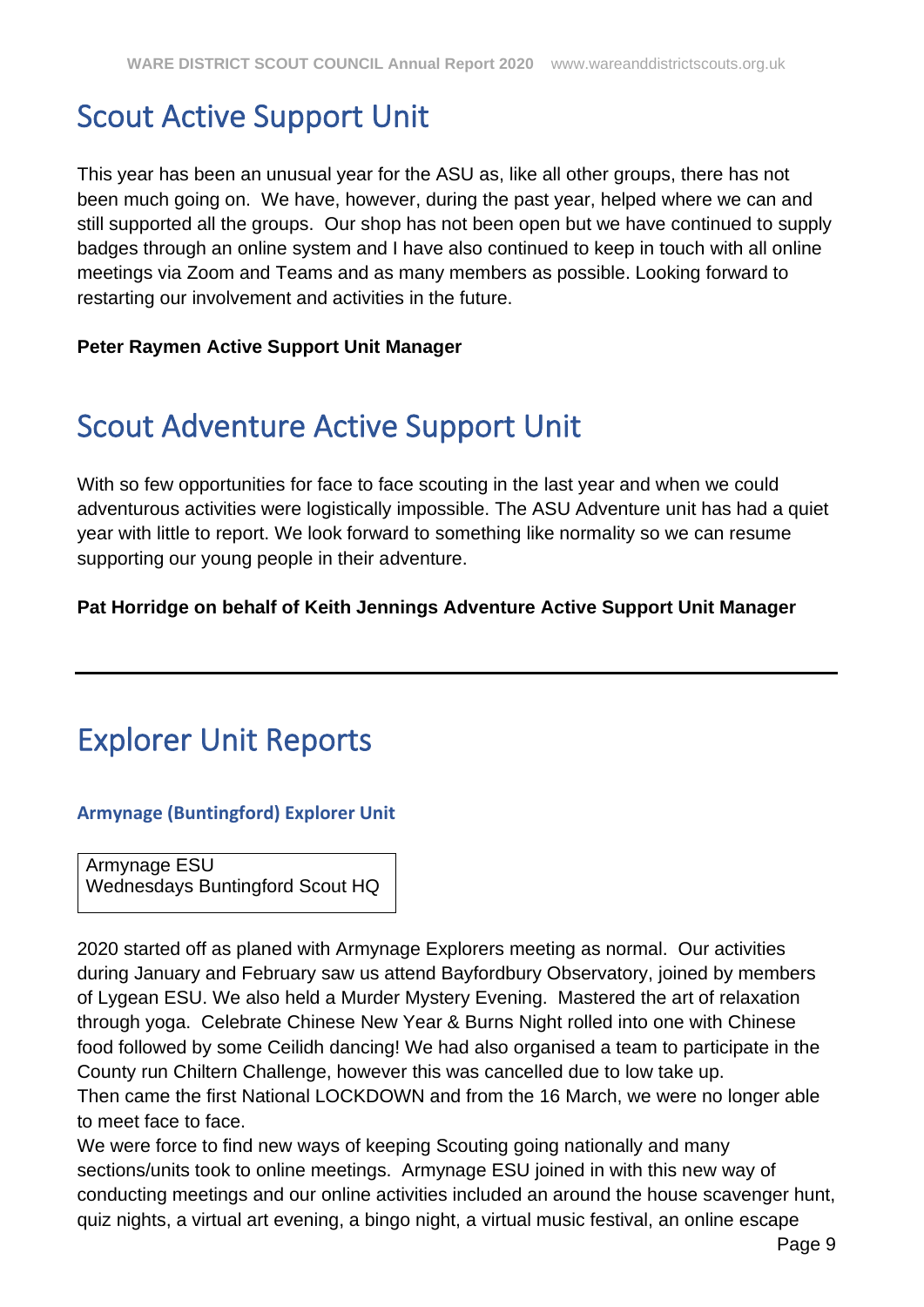room, and an Am Dram evening, in which we performed a play called 'The Adventure Club' by Damian Woods. We also joined in with virtual VE Celebration, St George's Day and the weekly 'Clap for Carers/NHS'.

Following the summer break and after receiving feedback from the Explorers, we decided not to resume online meetings and we put Armynage ESU on hold. Even though there was a small window during the latter part of the year, when we could have returned to face to face, due to the logistics and scouting restrictions required it was not pursued by the unit. Armynage ESU finally was in a position to restart face to face meetings this year, in May 2021 and we have once again been enjoying getting back together and taking part in outdoor activities.

Yours in scouting

### **Christine Sharman Explorer Scout Leader**

### <span id="page-9-0"></span>**Lygean (Ware) Explorer Unit**

Lygean ESU Friday Christ Church Ware

The leader team at Lygean ESU (Jim, Steve, Matt, Will & Sean) have been busy during the past year each of us involved in different work activities such as providing IT services at a school, building/providing critical IT services to the local covid testing and vaccination centres and running our own businesses. Due to this we have not been able to meet face to face.

However we have run some well-attended virtual Explorer meetings which have included quizzes, a map activity evening and drawasaurus! We are hoping to return to face-to-face meetings in September, (restrictions allowing).

### **Jim Campbell Explorer Scout Leader**

### <span id="page-9-1"></span>**Young Leader Explorer Unit**

Our Young Leaders are an Explorer Unit that is distributed across the whole District helping support mainly the Beaver and Cub sections. In non Covid-19 times they turn up most weeks and help the Leaders with the sections activities and are our future Leaders. Obviously during Covid-19 its been much harder for them to be involved.

### **Pat Horridge District Commissioner (YL Leader position vacant)**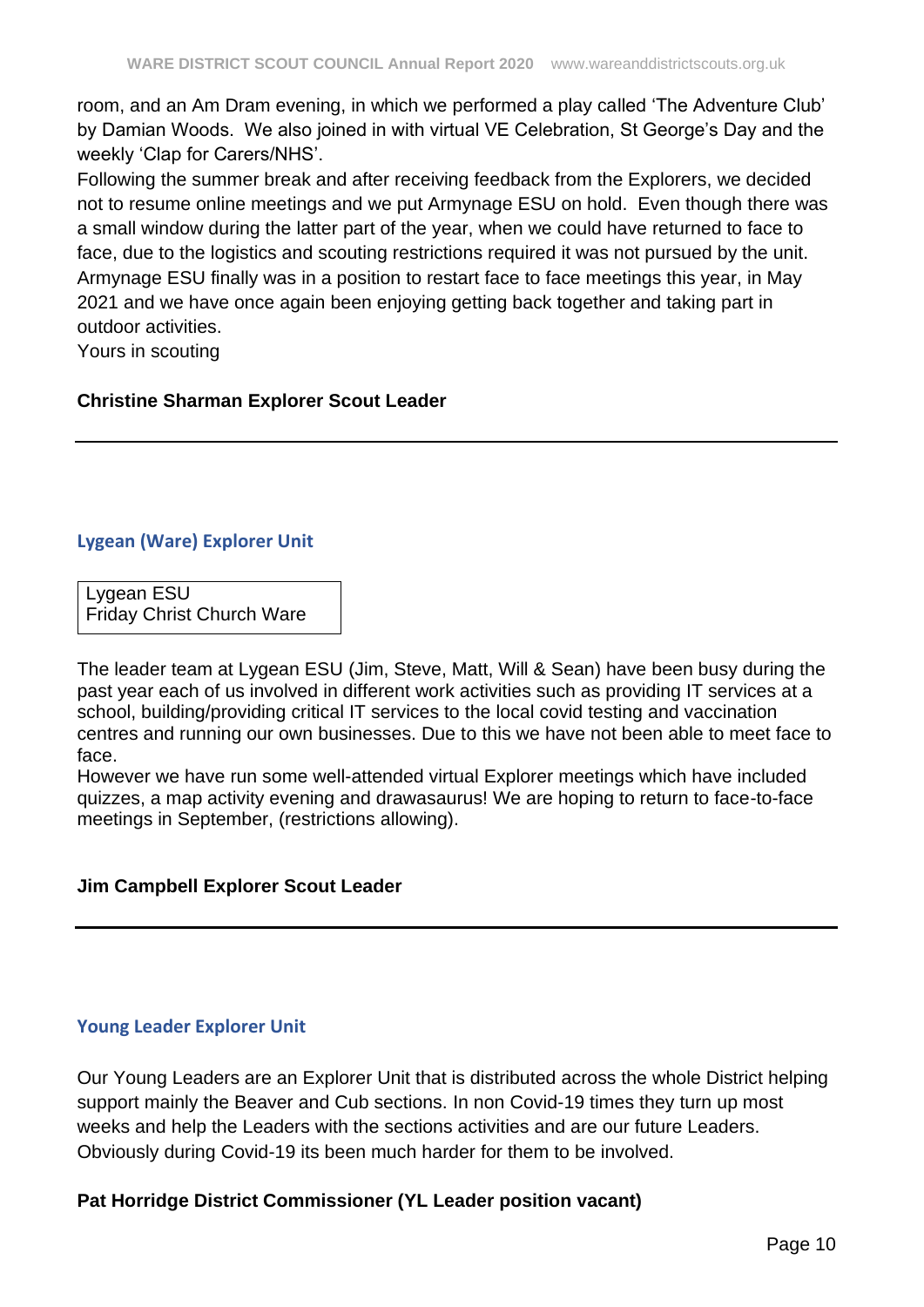## <span id="page-10-0"></span>Treasurer's Report

Total Income was £11,419 for the year compared to £37,391 for 2019, which is predominately due to the lack of scouting activity in 2020 due to COVID-19. Membership subscriptions were included in this total and the total amount collected was £38,86 compared to £41,677 in 2019.

The District did not receive any donations during the year, whereas in 2019 it received £7,494 in donations with most of this received on a Restricted Funds basis. The Scout Shop generated £4,898 in sales at the beginning of 2020 and the cost of these sales was £2,942 resulting in a surplus of £1,956 in the financial year.

The Scout sections income was £1,816 for the year and the sections spent £2,526 during the year.

Gift Aid in 2020 was £599 compared to £772 in 2019.

Overall, the District made a small surplus of £562 for the financial year and this increased the cash balances from £70,114 at the end of 2019 to £70,676 at the end of 2020, and this includes the Restricted Funds balance of £30,243 as at the 31<sup>st</sup> December 2020.

### **Geoffrey Addy District Treasurer**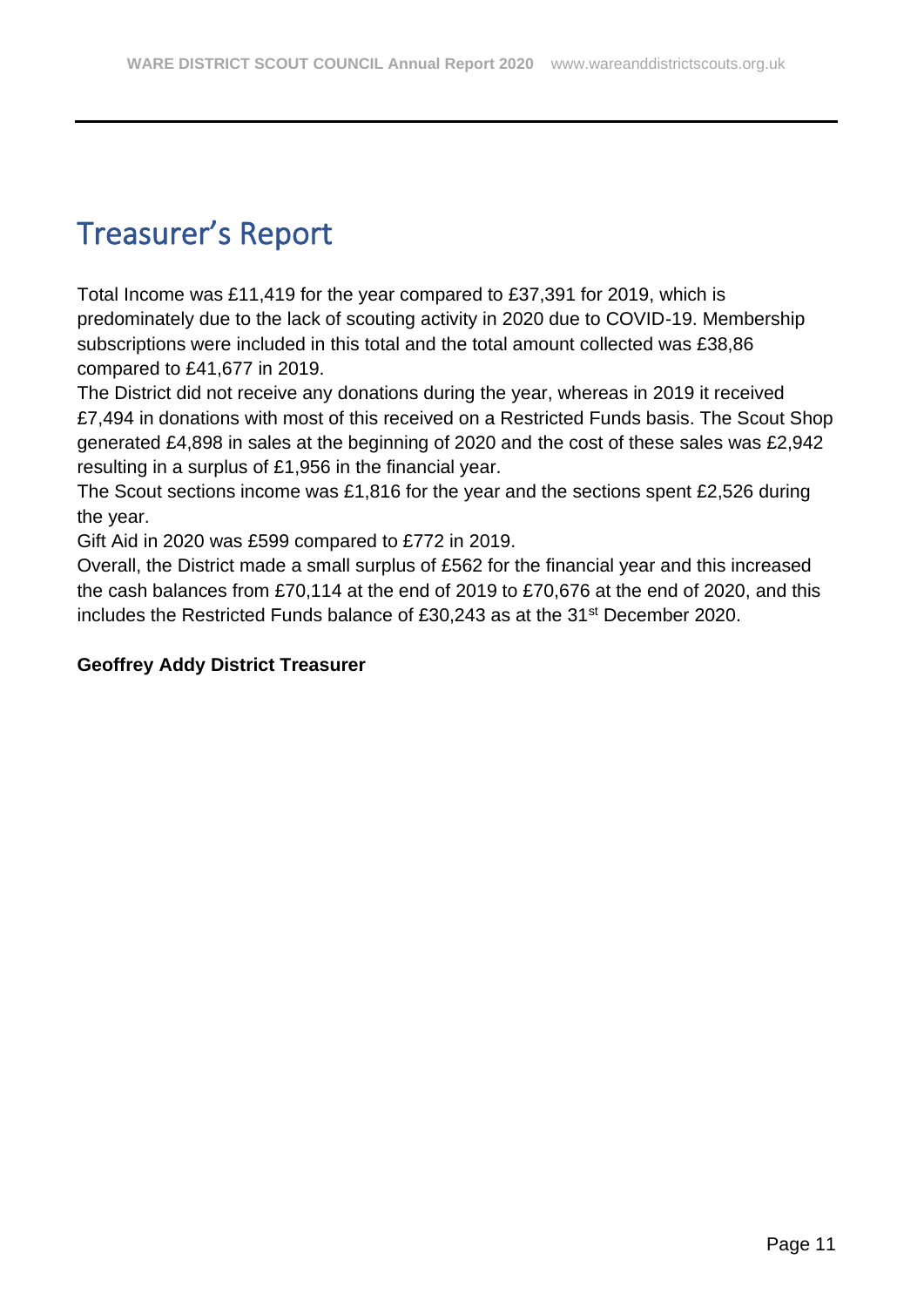<span id="page-11-0"></span>Ware & District Accounts 2020 Receipts

|                                                                      | <b>Receipts and Payments Account</b> | <b>Ware District Scout Council</b><br>Year start date |                    | Year end date      |                    |
|----------------------------------------------------------------------|--------------------------------------|-------------------------------------------------------|--------------------|--------------------|--------------------|
|                                                                      | For the year<br>from                 | 01-Jan-20                                             | To                 | 31-Dec-20          |                    |
| <b>Receipts and payments</b>                                         |                                      |                                                       |                    |                    |                    |
|                                                                      |                                      | 2020                                                  |                    |                    | 2019               |
|                                                                      | <b>Unrestricted</b><br>funds         | <b>Restricted</b><br>funds                            | Endowment<br>funds | <b>Total funds</b> | <b>Total funds</b> |
| <b>Receipts</b>                                                      | £                                    | £                                                     | £                  | £                  | £                  |
| Donations, legacies and similar                                      |                                      |                                                       |                    |                    |                    |
| income<br><b>Membership subscriptions</b>                            |                                      |                                                       |                    |                    |                    |
| Less: Membership subscriptions paid on                               | 37.227                               | 1,640                                                 |                    | 38,867             | 41,677             |
| National/County/Area/District) enter figures with a minus sign       | 35,952                               |                                                       |                    | 35,952             | 38,941             |
| Net membership subscriptions retained                                | 1,275                                | 1,640                                                 |                    | 2.915              | 2,736              |
| <b>Donations</b>                                                     |                                      |                                                       |                    |                    | 7,494              |
| Legacies                                                             |                                      |                                                       |                    |                    | $\sim$             |
| Gift Aid                                                             | 599                                  |                                                       |                    | 599                | 772                |
| Other similar income                                                 |                                      |                                                       |                    |                    | 317                |
| Sub total                                                            | 1,874                                | 1,640                                                 |                    | 3,514              | 11,320             |
| Grants                                                               |                                      |                                                       |                    |                    |                    |
| Maintenenace grant                                                   |                                      |                                                       |                    |                    | 995                |
| Other grants                                                         |                                      |                                                       |                    |                    | $\mathbf{r}$       |
| Sub total                                                            |                                      |                                                       |                    |                    | 995                |
| <b>Fundraising (gross)</b>                                           |                                      |                                                       |                    |                    |                    |
| Locheamhead Expedition                                               |                                      |                                                       |                    |                    | 629                |
| Ware Real Ale Festival                                               |                                      |                                                       |                    |                    | 343                |
| <b>Scout Active Support</b>                                          | 302                                  |                                                       |                    | 302                | 620                |
| <b>Training Sections</b>                                             | 1,816                                |                                                       |                    | 1,816              | 8,152              |
| Race Night                                                           | 449                                  |                                                       |                    | 449                |                    |
| <b>Barn Dance</b>                                                    |                                      |                                                       |                    |                    | 1,047              |
| <b>Scout Shop</b>                                                    | 4,898                                |                                                       |                    | 4,898              | 13,023             |
| Sub total                                                            | 7,465                                |                                                       |                    | 7,465              | 23,814             |
| <b>Investment income</b>                                             |                                      |                                                       |                    |                    |                    |
| <b>Bank interest</b>                                                 | 150                                  |                                                       |                    | 150                | 242                |
| <b>Building Society interest</b>                                     |                                      |                                                       |                    |                    | ٠                  |
| <b>The Scout Association Short Term</b><br><b>Investment Service</b> |                                      |                                                       |                    | ×                  | $\blacksquare$     |
| <b>Property Rent income</b>                                          | 289                                  |                                                       |                    | 289                | 1,020              |
| Other investment income                                              |                                      |                                                       |                    |                    | ٠                  |
| Sub total                                                            | 439                                  |                                                       |                    | 439                | 1,262              |
| <b>Total Gross Income</b>                                            | 9,779                                | 1,640                                                 |                    | 11,419             | 37,391             |
| Asset and investment sales, etc.                                     |                                      |                                                       |                    |                    |                    |
| <b>Total receipts</b>                                                | 9,779                                | 1,640                                                 |                    | 11,419             | 37,391             |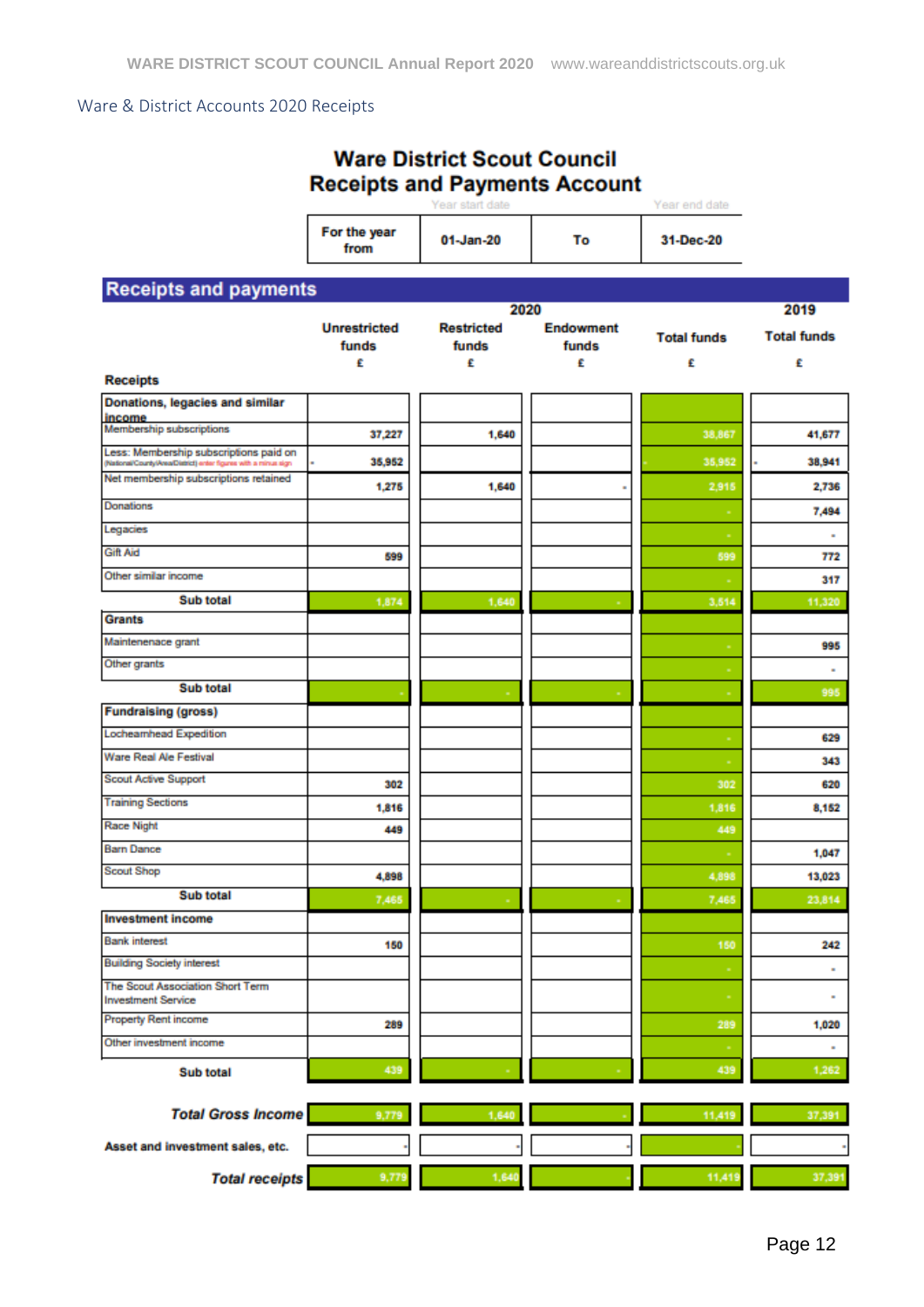### <span id="page-12-0"></span>Ware & District Accounts 2020 Payments

|                                                              |                                   | <b>Ware District Scout Council</b><br>Year start date | <b>Receipts and Payments Account</b> | Year end date           |                         |
|--------------------------------------------------------------|-----------------------------------|-------------------------------------------------------|--------------------------------------|-------------------------|-------------------------|
|                                                              | For the year<br>from              | 01-Jan-20                                             | To                                   | 31-Dec-21               |                         |
| <b>Receipts and payments</b>                                 |                                   |                                                       |                                      |                         |                         |
|                                                              |                                   |                                                       | 2020                                 |                         | 2019                    |
|                                                              | <b>Unrestricted</b><br>funds<br>£ | <b>Restricted</b><br>funds<br>£                       | <b>Endowment</b><br>funds<br>e       | <b>Total funds</b><br>£ | <b>Total funds</b><br>£ |
| <b>Payments</b>                                              |                                   |                                                       |                                      |                         |                         |
| <b>Charitable Payments</b>                                   |                                   |                                                       |                                      |                         |                         |
| Youth programme and activities                               | 2,526                             |                                                       |                                      | 2,526                   | 8,079                   |
| <b>Locheamhead Expedition</b>                                |                                   |                                                       |                                      |                         | 7,604                   |
| Adult support and training                                   | 84                                |                                                       |                                      | 84                      | 1.145                   |
| Rent / Lease Renewal                                         | 505                               |                                                       |                                      | 505                     | 2.826                   |
| Water and Sewerage                                           |                                   |                                                       |                                      | ٠                       | 877                     |
| <b>Electricity and Gas &amp; Rates</b>                       | 673                               |                                                       |                                      | 673                     | 538                     |
| Insurance                                                    | 2,797                             |                                                       |                                      | 2,797                   | 2,711                   |
| <b>Repairs and Renewals</b>                                  | 321                               |                                                       |                                      | 321                     | 3,069                   |
| Materials and equipment                                      | 12                                |                                                       |                                      | 12                      | ×                       |
| <b>Adult Recruitment</b>                                     |                                   |                                                       |                                      | ٠                       | ٠                       |
| Contribution to Jamboree                                     |                                   |                                                       |                                      |                         | 4,640                   |
| <b>Uniforms</b>                                              |                                   |                                                       |                                      | $\sim$                  | 314                     |
| AGM and trustee expenses                                     | 388                               |                                                       |                                      | 388                     | 1,315                   |
| <b>Donations To Charity</b>                                  | 499                               |                                                       |                                      | 499                     | 234                     |
| <b>Training Fund Grants</b>                                  |                                   |                                                       |                                      | ٠                       | ٠                       |
| <b>Hertfordshire County Lottery</b>                          | 110                               |                                                       |                                      | 110                     | 135                     |
| Sub total                                                    | 7,915                             |                                                       |                                      | 7,915                   | 31,734                  |
| <b>Fundraising expenses</b>                                  |                                   |                                                       |                                      |                         |                         |
| <b>Scout Shop</b>                                            | 2,942                             |                                                       |                                      | 2,942                   | 10,308                  |
| <b>Barn Dance</b>                                            |                                   |                                                       |                                      |                         | 1,050                   |
| <b>Beer Festival</b>                                         |                                   |                                                       |                                      | ٠                       | 602                     |
| Other fundraising costs                                      |                                   |                                                       |                                      |                         | ٠                       |
| Sub total                                                    | 2,942                             |                                                       |                                      | 2,942                   | 11,960                  |
| <b>Total Gross Expenditure</b>                               | 10,857                            |                                                       |                                      | 10,857                  | 43,694                  |
| <b>Asset and investment</b>                                  |                                   |                                                       |                                      |                         |                         |
| purchases, etc.                                              |                                   | ٠                                                     | ٠                                    |                         | ٠                       |
| <b>Total payments</b>                                        | 10,857                            |                                                       |                                      | 10,857                  | 43,694                  |
|                                                              |                                   |                                                       |                                      |                         |                         |
| Net of receipts/(payments)<br><b>Transfers between funds</b> | 1,078                             | 1,640                                                 |                                      | 562                     | 6,304                   |
| Cash funds last year end                                     | 1,138<br>٠                        | 1,138                                                 | ٠                                    | ٠                       |                         |
| Cash funds this year end                                     | 42,649                            | 27,465                                                | ٠                                    | 70,114                  | 76,418                  |
|                                                              | 40,433                            | 30,243                                                |                                      | 70,676                  | 70,114                  |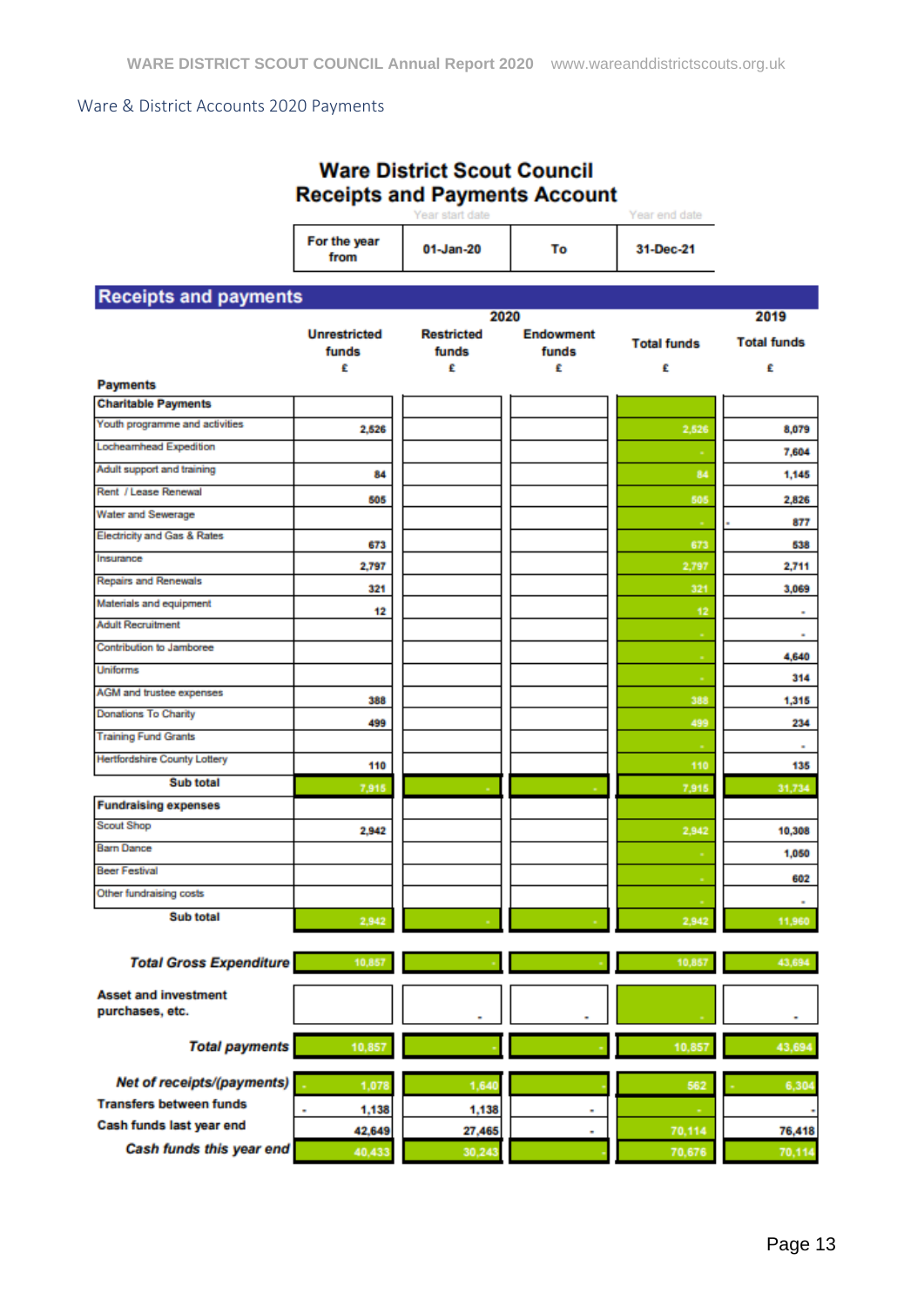#### <span id="page-13-0"></span>Ware & District Accounts 2020 Assets Liabilities

|                                                               |                              | 31st December 2020         |                           |                    | 31-Dec-19          |
|---------------------------------------------------------------|------------------------------|----------------------------|---------------------------|--------------------|--------------------|
|                                                               | <b>Unrestricted</b><br>funds | <b>Restricted</b><br>funds | <b>Endowment</b><br>funds | <b>Total funds</b> | <b>Total funds</b> |
| <b>Cash funds</b>                                             | £                            | £                          | £                         | £                  | £                  |
| <b>Bank current account</b>                                   |                              |                            |                           |                    |                    |
|                                                               | 40,160                       | 16,425                     |                           | 56,585             | 56,285             |
| Bank deposit account                                          | ٠                            | 13,818                     |                           | 13,818             | 13,669             |
| <b>Building society account</b>                               |                              |                            |                           |                    |                    |
| The Scout Association Short Term<br><b>Investment Service</b> |                              |                            |                           |                    |                    |
| Cash/Floats                                                   | 272                          |                            |                           | 272                | 159                |
| <b>Total cash funds</b>                                       | 40,433                       | 30,243                     |                           | 70,676             | 70,114             |
| <b>Other monetary assets</b>                                  |                              |                            |                           |                    |                    |
| Tax claim                                                     |                              |                            |                           |                    |                    |
| Debts due from the<br>County/Area/District/Group              |                              |                            |                           |                    | 1,115              |
| Insurance claim                                               |                              |                            |                           |                    |                    |
| <b>Sub total</b>                                              |                              |                            |                           |                    | 1,115              |
| <b>Investment assets</b>                                      |                              |                            |                           |                    |                    |
| Investment property - detail                                  | ٠                            | ٠                          | ٠                         |                    |                    |
| Quoted investments                                            | ٠                            | ٠                          | ٠                         |                    | ٠                  |
| Other investments - detail                                    | ٠                            |                            | ٠                         |                    |                    |
| <b>Sub total</b>                                              |                              |                            |                           |                    |                    |
| Non monetary assets for                                       |                              |                            |                           |                    |                    |
| charity's own use                                             |                              |                            |                           |                    |                    |
| <b>Badge stock</b>                                            |                              |                            |                           |                    |                    |
| Shop stock                                                    | 7,980                        |                            |                           | 7,980              | 7,980              |
| Other stock                                                   |                              |                            |                           |                    |                    |
| Land and buildings                                            |                              |                            |                           |                    |                    |
| Motor vehicles                                                |                              |                            |                           |                    |                    |
| Scouting equipment, furniture etc                             |                              |                            |                           |                    |                    |
| Other                                                         |                              |                            |                           |                    |                    |
| <b>Sub total</b>                                              | 7,980                        |                            |                           | 7,980              | 7,980              |
| <b>Liabilities</b>                                            |                              |                            |                           |                    |                    |
| Accounts not yet paid                                         |                              |                            |                           |                    | 532                |
| Expenses incurred but not invoiced                            |                              |                            |                           |                    |                    |
| Subscriptions not yet paid                                    |                              |                            |                           |                    |                    |
| Loan - detail                                                 |                              |                            |                           |                    |                    |
| Other liabilities                                             |                              |                            |                           |                    |                    |
| <b>Sub total</b>                                              |                              |                            |                           |                    | 532                |

The above receipts and payments account and statement of assets and liabilities were approved by the Trustees on Xth X 200X (the date of the Executive Committee meeting that approved the accounts) and signed on their behalf by Signature .<br>Print Name

| <b>Olyhame</b> | <b>FINILIVANIS</b> |
|----------------|--------------------|
|                | Chair              |
|                | <b>Treasurer</b>   |